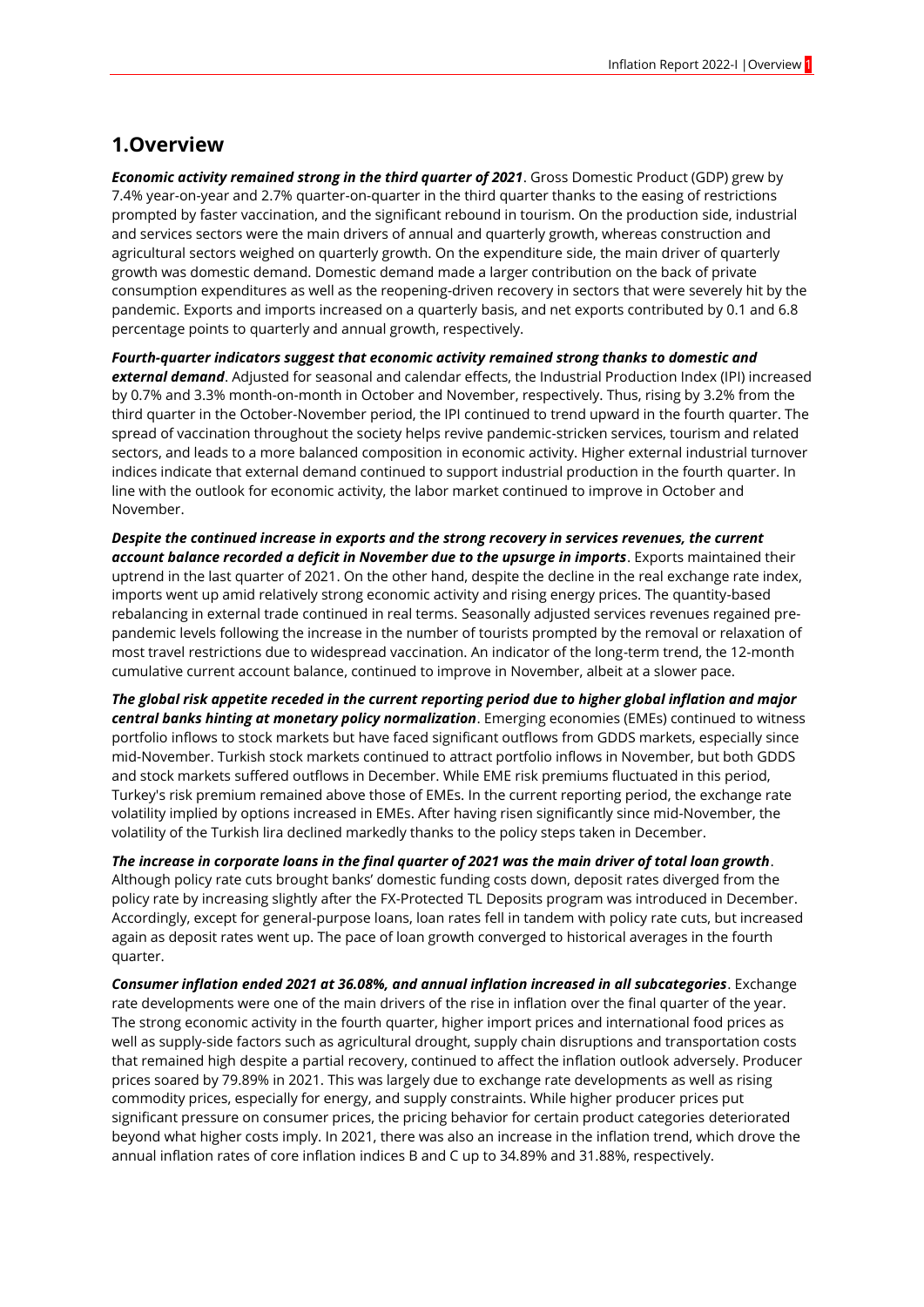*The CBRT kept the policy rate constant from April to August 2021, but then lowered it in the September-December period*. The CBRT delivered a front-loaded and strong monetary tightening in March 2021 by increasing the policy rate from 17% to 19%. In the following period, the CBRT communicated that the monetary stance would continue to be determined at a degree of tightness that would restore the disinflation process as soon as possible and ensure the achievement of medium-term targets. Thus, the policy rate was kept unchanged from April to August. At its MPC meetings in September, October and November, the CBRT evaluated the analyses decomposing the effects of demand factors that monetary policy could affect, core inflation developments and supply shocks, and cut the policy rate by a total of 400 basis points. In December, the CBRT decided to complete the use of the limited room implied by transitory effects of supply-side factors and other factors beyond monetary policy's control on price increases, and lowered the policy rate by 100 basis points. Hence, the policy rate has fallen to 14% as of the end of 2021.

*The CBRT kept the policy rate constant at its January meeting*. At its January meeting, the CBRT stated that the increase in inflation in the recent period was driven by distorted pricing behavior due to unhealthy price formations in the foreign exchange market, supply-side factors such as the rise in global food and agricultural commodity prices, supply constraints, and demand developments, and added that it expected the disinflation process to start on the back of measures taken for sustainable price and financial stability along with the decline in inflation owing to the base effect.

### **1.1. Monetary Policy Decisions**

*At its November meeting, the CBRT lowered the policy rate by 100 basis points after examining the decomposed effects of demand factors that monetary policy could affect, core inflation developments and supply shocks*. In the summary of the November meeting, the recent rise in inflation was attributed to supply-side factors such as rising food and import prices, especially in energy, and supply constraints, increased administered prices and demand developments. Additionally, the Bank expected the transitory effects of supply-side factors and other factors beyond monetary policy's control on price increases to persist through the first half of 2022, and stated that it would consider completing the use of the limited room implied by these factors in December. The Bank also underlined that the revision in the monetary policy stance began to affect commercial loans positively and developments in consumer loans were closely monitored.

*In December, the CBRT intervened directly in the market via selling transactions due to unhealthy price formations in exchange rates and started to conduct transactions at the BIST Derivatives Market (VIOP)*. The CBRT intervened directly in the market five times during the 1-17 December period via selling transactions due to unhealthy price formations in exchange rates. Thanks to policy decisions taken in December (Table 1.1), the volatility in exchange rates declined.

*In the last meeting of 2021, the CBRT reduced the policy rate by 100 basis points and decided to complete the use of the limited room implied by transitory effects of supply-side factors and other factors beyond monetary policy's control on price increases.* It was announced in the Summary of the December MPC Meeting that inflation was expected to follow a volatile course in the short term due to various supply and demand-side factors, with exchange rates, commodity prices and administered prices in the lead. However, it was underlined that a monetary stance to ensure the return of inflation to its downward trend once temporary effects disappear, would serve as a significant buffer against external and temporary volatilities in the context of inflation expectations, pricing behavior and financial market developments. It was also stated that cumulative effects of the recent policy decisions would be monitored in the first quarter of 2022 and during this period, all aspects of the policy framework would be reassessed in order to create a foundation for sustainable price stability.

*In January, in view of the projection that the disinflation process will start on the back of measures taken for sustainable price and financial stability along with the decline in inflation owing to the base effect, the CBRT decided to keep the policy rate unchanged.* The CBRT emphasized that while the cumulative impact of the recent policy decisions was monitored, to create a foundation for sustainable price stability, the comprehensive review of the policy framework was conducted with the aim of prioritizing the Turkish lira in all policy tools of the CBRT (Box 1.1).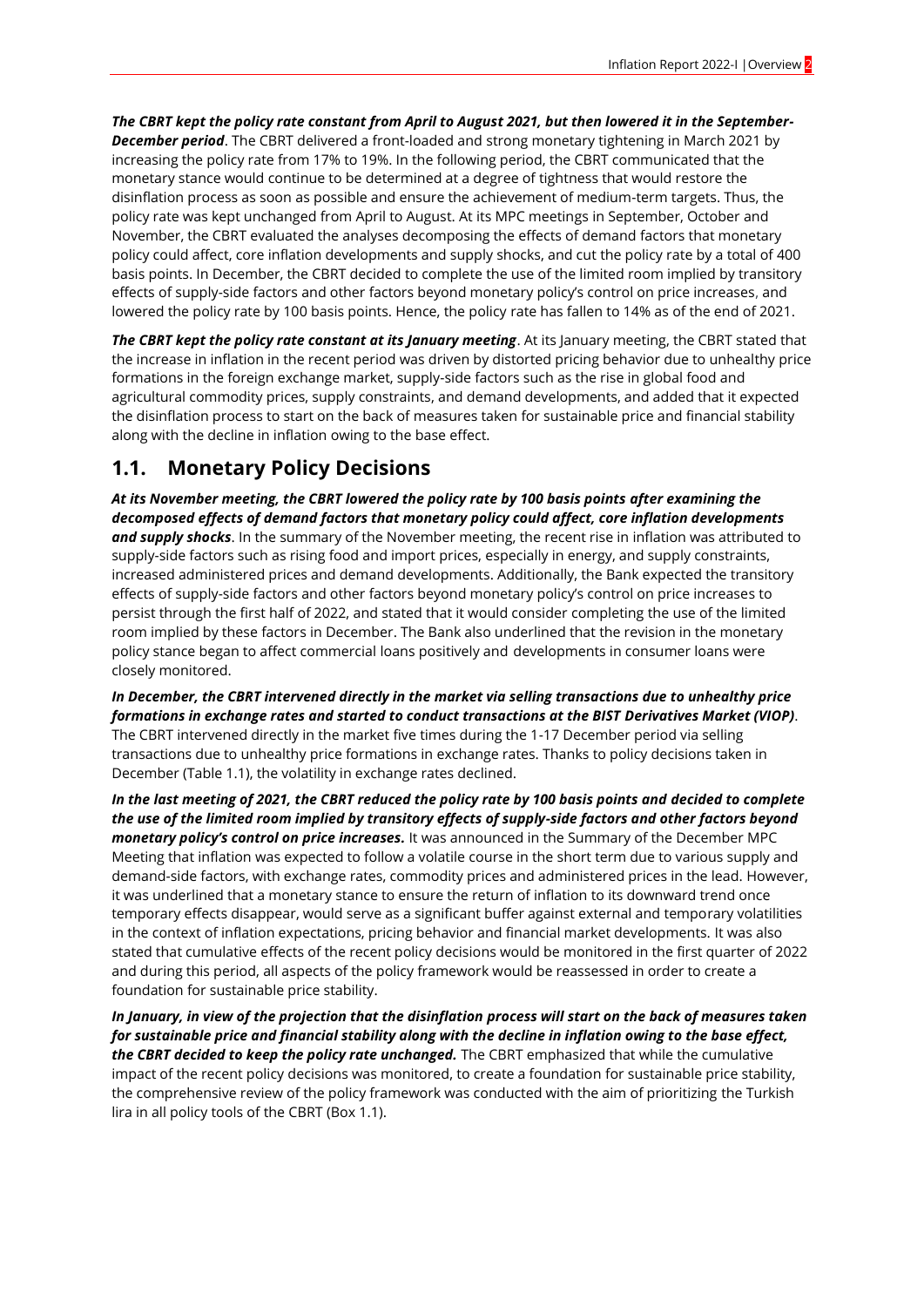#### *In the current reporting period, the CBRT continued to provide funding within a simple operational framework through OMO and swap transactions, and the overnight interest rates materialized around*

*the CBRT policy rate.* Owing to the CBRT's predictable liquidity management framework, BIST overnight repo rates continued to hover around the CBRT policy rate (Chart 1.1.1). The amount of swap transactions, which was TRY 425 billion as of 28 October 2021, increased to TRY 603 billion as of 21 January 2022. In the same period, the net OMO funding rose to TRY 368 billion from TRY 314 billion (Chart 1.1.2).

#### **Chart 1.1.1: CBRT Rates and Short-Term Interest Rates** (%)

**Chart 1.1.2: CBRT Open Market Operations and Swap Transactions** (One-Week Moving Average, TRY Billion)



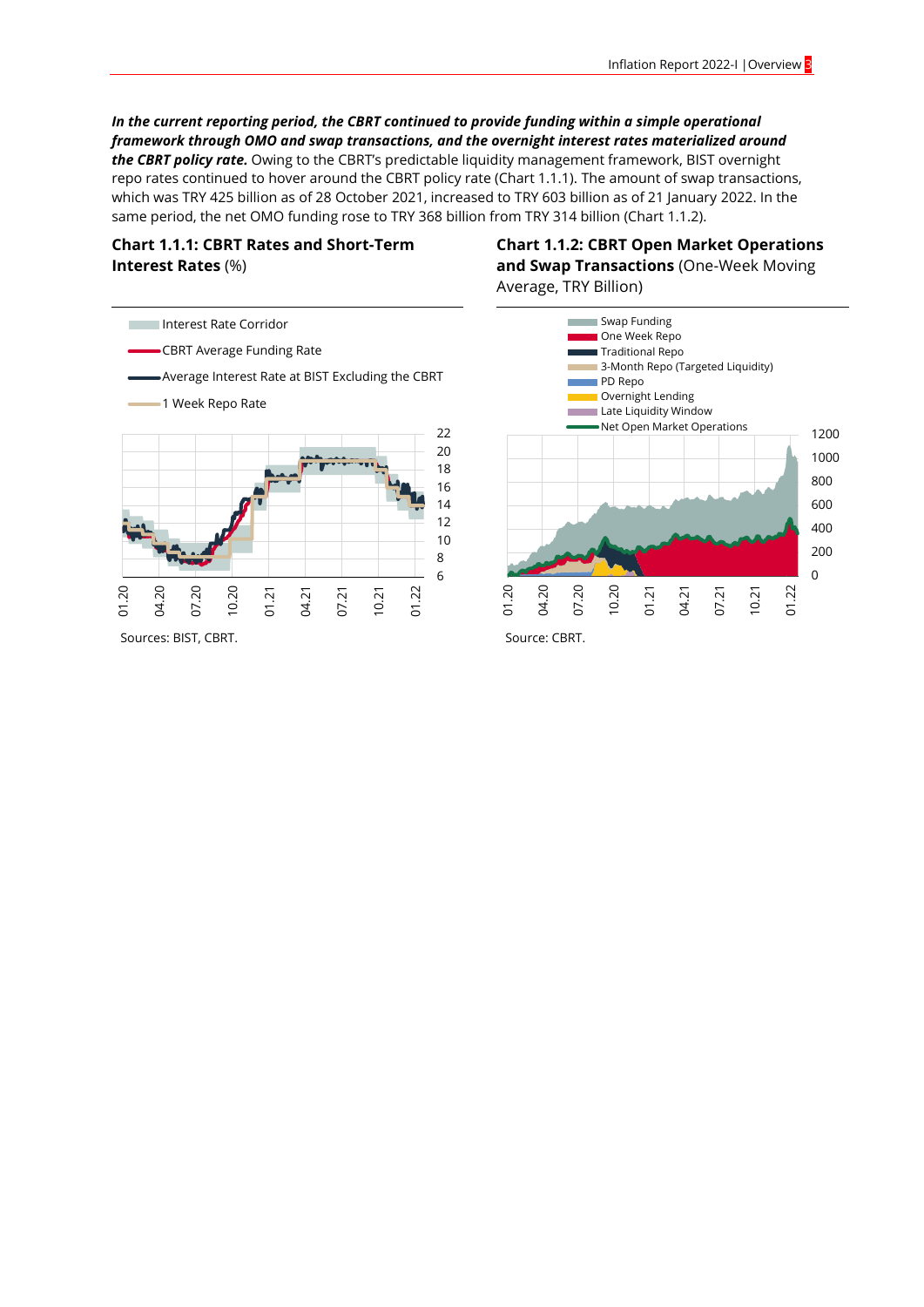| Date             | <b>Institution</b> | <b>Policy Decision</b>                                                                                                                                                                                                                                                                                                                                                                                                                                                                                                                                                                                                                                                |
|------------------|--------------------|-----------------------------------------------------------------------------------------------------------------------------------------------------------------------------------------------------------------------------------------------------------------------------------------------------------------------------------------------------------------------------------------------------------------------------------------------------------------------------------------------------------------------------------------------------------------------------------------------------------------------------------------------------------------------|
| 8 November 2021  | <b>CBRT</b>        | To enhance the operational flexibility of banks in TRY and FX<br>٠<br>liquidity management, banks operating in the TRY Currency Swap<br>Market and/or TRY Currency Swap Auctions (Traditional Method)<br>were allowed to conclude their transactions as mutual deposits<br>instead of swaps on their demand.                                                                                                                                                                                                                                                                                                                                                          |
| 9 November 2021  | <b>CBRT</b>        | The upper limit of the facility for holding standard gold for Turkish<br>lira reserve requirements was decreased from 15% to 10%. It was<br>announced that this facility would be gradually decreased and<br>terminated. In addition, the reserve requirement ratios for FX<br>deposits/participation funds were increased by 200 basis points<br>for all maturity brackets.                                                                                                                                                                                                                                                                                          |
| 1 December 2021  | <b>CBRT</b>        | The CBRT directly intervened in the market via selling transactions<br>due to unhealthy price formations in exchange rates and<br>conducted transactions at Borsa Istanbul Derivates Market (VIOP).                                                                                                                                                                                                                                                                                                                                                                                                                                                                   |
| 3 December 2021  | <b>CBRT</b>        | The CBRT directly intervened in the market via selling transactions<br>٠<br>due to unhealthy price formations in exchange rates.                                                                                                                                                                                                                                                                                                                                                                                                                                                                                                                                      |
| 10 December 2021 | <b>CBRT</b>        | The CBRT directly intervened in the market via selling transactions<br>٠<br>due to unhealthy price formations in exchange rates.                                                                                                                                                                                                                                                                                                                                                                                                                                                                                                                                      |
| 13 December 2021 | <b>CBRT</b>        | The CBRT directly intervened in the market via selling transactions<br>٠<br>due to unhealthy price formations in exchange rates.                                                                                                                                                                                                                                                                                                                                                                                                                                                                                                                                      |
| 17 December 2021 | <b>CBRT</b>        | The CBRT directly intervened in the market via selling transactions<br>٠<br>due to unhealthy price formations in exchange rates.<br>All remuneration rates determined in line with the practice of<br>٠<br>additional remuneration rate applied to TRY-denominated<br>required reserves to increase the share of TRY in the total<br>deposit/participation funds in the banking system were reduced<br>by 100 basis points.                                                                                                                                                                                                                                           |
| 21 December 2021 | <b>CBRT</b>        | It was decided to provide support to resident real persons, who<br>٠<br>already had an FX deposit account or FX participation fund<br>denominated in US dollars, euros or British pounds by 20<br>December 2021, if they convert their accounts into TL time<br>deposit accounts/participation funds (with maturities of 3, 6 and<br>12 months).<br>In order to help exporting and importing companies to manage<br>٠<br>exchange rate risk, it was decided to carry out TL-settled foreign<br>exchange forward sales with maturities of 1 month and 3 months<br>at the CBRT via auctions and at the BIST Derivatives Market (VIOP).                                  |
| 29 December 2021 | <b>CBRT</b>        | To support financial stability by increasing the share of Turkish lira<br>٠<br>in total deposits/participation funds in the banking system, it was<br>announced with the Press Release No. 62 dated 21 December<br>2021 that deposit and participation fund holders would be<br>provided with incentives in the event that they converted their FX<br>deposit accounts and participation funds into TL time deposit<br>accounts. Through this announcement, it was decided to provide<br>incentives to deposit and participation fund holders in the event<br>that they convert their gold deposit accounts and participation<br>funds into TL time deposit accounts. |

## **Table 1.1: Monetary Policy Implementations**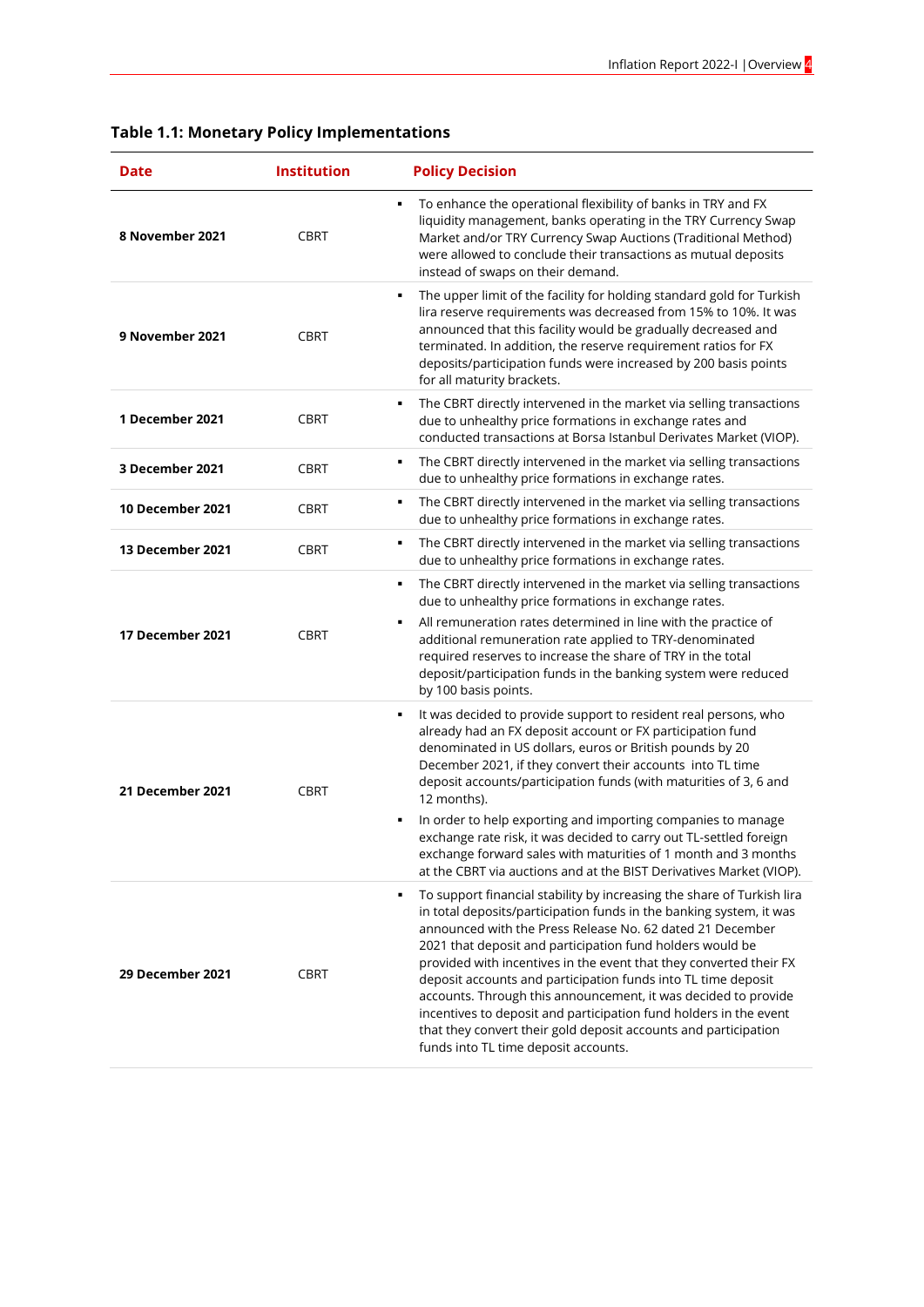## **1.2 Medium-Term Projections**

*In the fourth quarter of 2021, consumer inflation and the B index reached 36.08% and 34.89%, materializing well above the forecast range of the October Inflation Report.* The deviation in forecasts was driven by exchange rate developments. Sharp depreciations in the Turkish lira accompanied by high levels of exchange rate volatility impacted the pricing behavior and weighed on the exchange rate pass-through. On the other hand, the brisk course of aggregate demand conditions, high levels of international import prices, global supply problems and the rise in inflation expectations had an adverse effect on consumer inflation through the demand, cost and expectation channels.

*The monetary policy stance will be decided with the focus on evaluating the sources of the risks to inflation, their permanency and how they can be controlled by monetary policy, targeting sustainable price stability with a solid approach. The disinflation process is expected to start on the back of measures taken for sustainable price and financial stability along with the decline in inflation owing to the base effect.* Accordingly, inflation is projected to be 23.2% at the end of 2022 and fall to 8.2% at the end of 2023 before stabilizing around 5% in the medium term. With a 70% probability, inflation is expected to be between 18.6% and 27.8% (with a mid-point of 23.2%) at end-2022, and between 3.4% and 13.0% (with a mid-point of 8.2%) at end-2023 (Chart 1.2.1).



#### **Chart 1.2.1: Inflation and Output Gap Forecasts\*** (%)

Sources: CBRT, TURKSTAT.

\* Shaded area denotes the 70% confidence interval for the forecast.

*On account of increased uncertainties surrounding global economic activity due to the omicron variant, the external demand outlook has been revised slightly downwards compared to the previous reporting period.* The omicron variant, which has recently spread rapidly with growing effects, has caused an unprecedented increase in the number of cases globally, and particularly in Europe and North America. However, because of the reduced risk of hospitalization caused by the new variant and the increase in vaccination rates, countries have not resorted to lockdown measures that would impede economic activity despite the increase in the number of cases. Therefore, although the increased number of cases affect growth prospects negatively by keeping the future risks to production activities alive, this effect is judged to remain quite limited. On the other hand, global inflation climbed to historic highs due to the imbalances between supply and demand, bottlenecks in production, and the rise in international commodity prices. It is considered that the increase in inflation, which was expected to be temporary by global central banks, will be more permanent than initially anticipated, as supply constraints and disruption in supply chains persist. On the other hand, monetary policy communication of central banks in advanced economies varied with their diverse outlook for economic activity, labor market and inflation expectations, while they still continue their supportive monetary stances and asset purchase programs.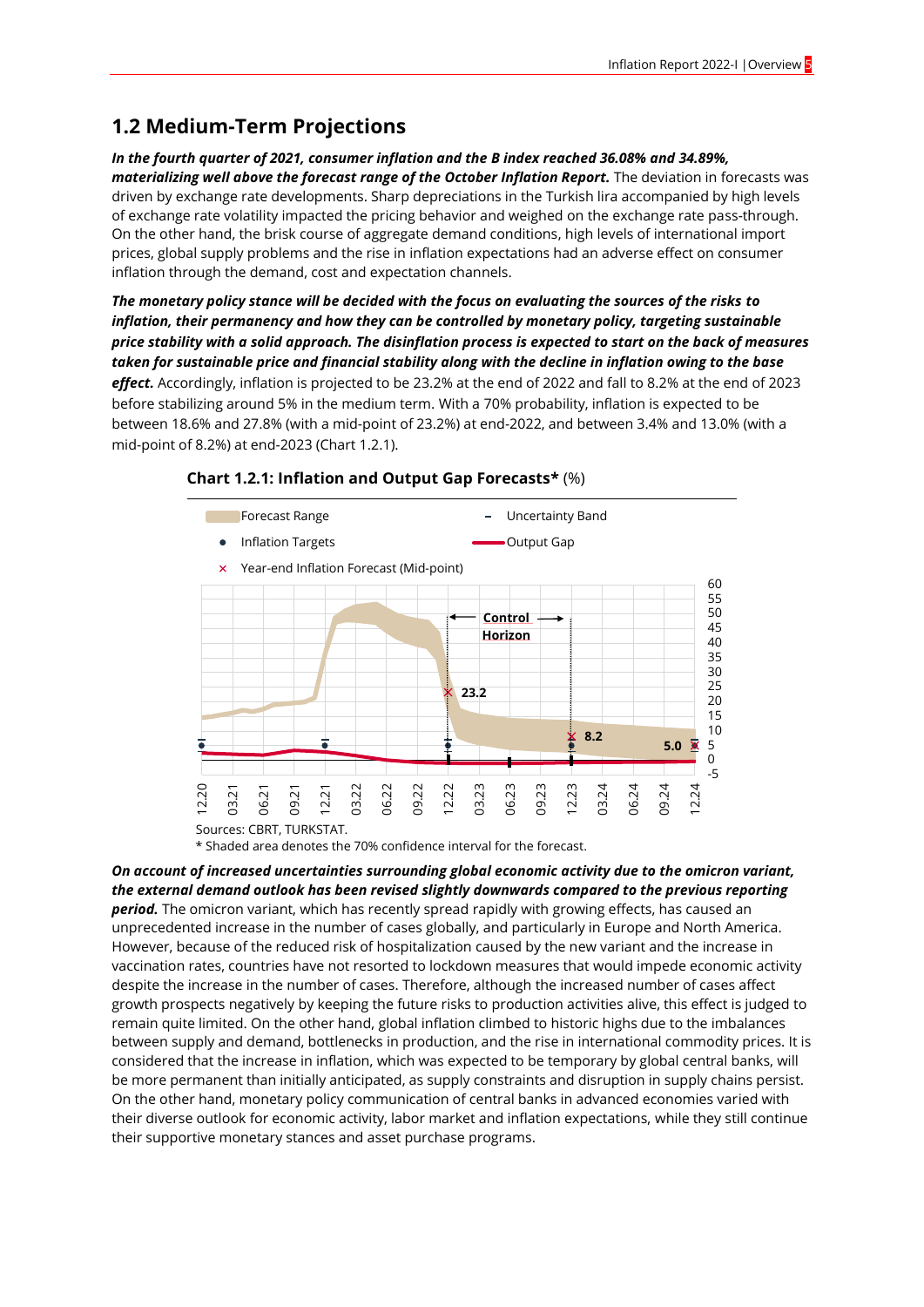*Due to the current monetary policy framework and macroprudential measures, aggregate demand conditions are expected to follow a course close to their potential in the upcoming period.* Leading indicators suggest that domestic economic activity remains strong, with the help of robust external demand. It is considered that fluctuations in financial markets will not have an immediate decelerating impact with regard to the course of economic activity in 2022 contrary to past experience, and thus, domestic demand will moderately converge to its potential. As a matter of fact, high frequency data also do not indicate a sudden weakening for early 2022. Meanwhile, foreign demand conditions are expected to remain supportive throughout the year, and it is thought that exports of goods and services, particularly tourism activities, will continue to affect economic activity positively. The loan-deposit spread, indicating the lending tendency of banks, increased compared to the previous reporting period. An evaluation of inflation developments reveals that the recent exchange rate developments, increases in domestic energy prices, the lingering adverse course in international commodity prices and supply problems becoming more evident once again have driven producer prices significantly upwards. Therefore, cost pressures on consumer prices continue. Once these effects arising from transitory factors disappear, inflation is expected to assume a downward trend. The effects of the adjustment in both the macroprudential policies and the monetary policy on credit growth and composition are expected to contribute to the disinflationary process. Moreover, additional inflation to be led by the minimum wage and increases in administered prices feed the upside risks to the short-term inflation outlook. A monetary stance to ensure the return of inflation to its downward trend once temporary effects disappear, will serve as a significant buffer against external and temporary volatilities in the context of inflation expectations, pricing behavior and financial market developments. On the back of measures taken for sustainable price and financial stability, the inflation expectations, pricing behaviors and volatilities in financial markets will recover, and together with the base effect the disinflation process is expected to start.

### **1.3 Key Risks to Forecasts**

-

*The outlook underlying the medium-term projections presented in the Inflation Report is based on the Monetary Policy Committee's judgments and assumptions.* The major downside and upside macroeconomic risks that may lead to a change in the baseline projections and the associated monetary policy stance are as follows.<sup>1</sup>

*Despite the rise in the number of cases arising from the omicron variant, risks to economic activity remained on the upside thanks to increased vaccination rates and the experience gained in keeping the activity on under pandemic conditions.* The global growth outlook deteriorated slightly due to the concerns and uncertainty related to the new variant, however limited pandemic measures contained adverse effects. Meanwhile, domestic economic activity remains strong. The speeding up of vaccination and the easing of travel restrictions on Turkey have facilitated the recovery in services, tourism and related sectors, which had been adversely affected by the pandemic, and led to a more balanced composition in economic activity. Due to the increased capacity need in the industrial sector, the investment tendency remains high. Changes in the number of cases and deaths due to the pandemic, developments regarding new variants and pandemic waves, and the impact of these developments on domestic and international demand conditions are closely monitored.

**Pressures on producer prices grow further.** The cumulative effects of the depreciation in the Turkish lira, high commodity prices, supply constraints and transportation costs are the primary factors underlying these pressures. Additionally, energy market developments and price adjustments in electricity and natural gas for producers are monitored in this context.

*High levels of exchange rates and exchange rate volatility were the key determinants of the rise in inflation in the last quarter. Exchange rate developments are the most important risk factor to be monitored closely in the period ahead.* It is expected that market volatility will decline with the help of the monetary policy stance and the FX-protected deposit facility, paving the way for increased predictability. However, indicators such as the exchange rate volatility and pass-through, and currency substitution tendency will be monitored closely.

<sup>&</sup>lt;sup>1</sup> Evaluations of how and through which channel these risks may affect the inflation forecasts cited in the previous section are summarized in Table 3.3.1.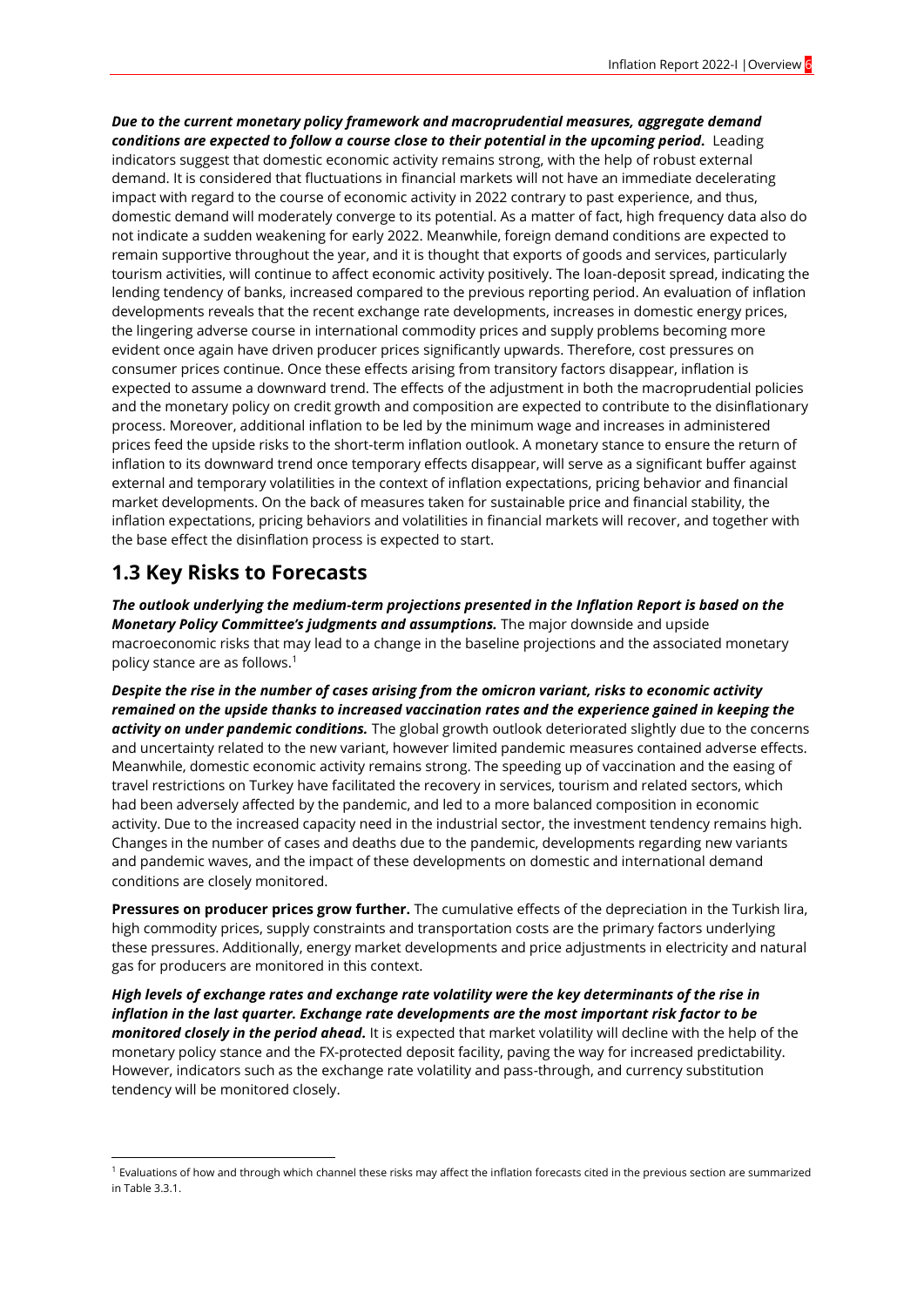*Recent readings suggest that the deterioration in pricing behavior increases upside risks to inflation.*  More frequent price revisions, along with the resulting decrease in average price spells, stand out as the main factors that give impetus to inflation. Moreover, the increased indexation to exchange rates also increases the pass-through from exchange rates to consumer inflation significantly.

*Survey-based indicators and inflation break-evens suggest a rise in inflation expectations.* In addition to expectations, inflation uncertainty has been increasing. The volatility in financial markets, pricing behavior and the high levels of inflation pose an upside risk for the upcoming period through expectations.

*As global inflation is speeding up, monetary policy communication of central banks in advanced economies varies.* Still, they continue their supportive monetary stances and asset purchase programs. A possible tightening scenario may affect financial markets through capital flows and global risk appetite. On the other hand, the impact of such risks through the portfolio flows channel towards Turkey are judged to prove to be relatively limited, considering the current levels of non-residents' portfolio positions.

*First deposit rates, then loan rates have slightly diverged from the policy rate due to the FX-protected deposit facility. It is expected that credit growth, which remained quite strong in the last quarter, will*  return to a moderate course and thus contribute to the disinflationary path. In addition to macroprudential measures, the effects of the adjustment in the monetary policy on loan growth and composition will also be monitored. The composition of loan growth affects the inflation outlook through aggregate demand, current account balance, external financing, and risk premium channels. In this respect, indicators of credit supply and demand will be monitored closely.

*The disinflation process may be delayed, should the path of administered price and tax adjustments exceed the path envisaged in this Report.* Endorsement of inflation targets by all stakeholders and commitment to the price stability efforts with a common understanding and public accord, along with determination of macro policies in a coordinated manner in line with the projected disinflation path, will strengthen the effectiveness of the monetary policy.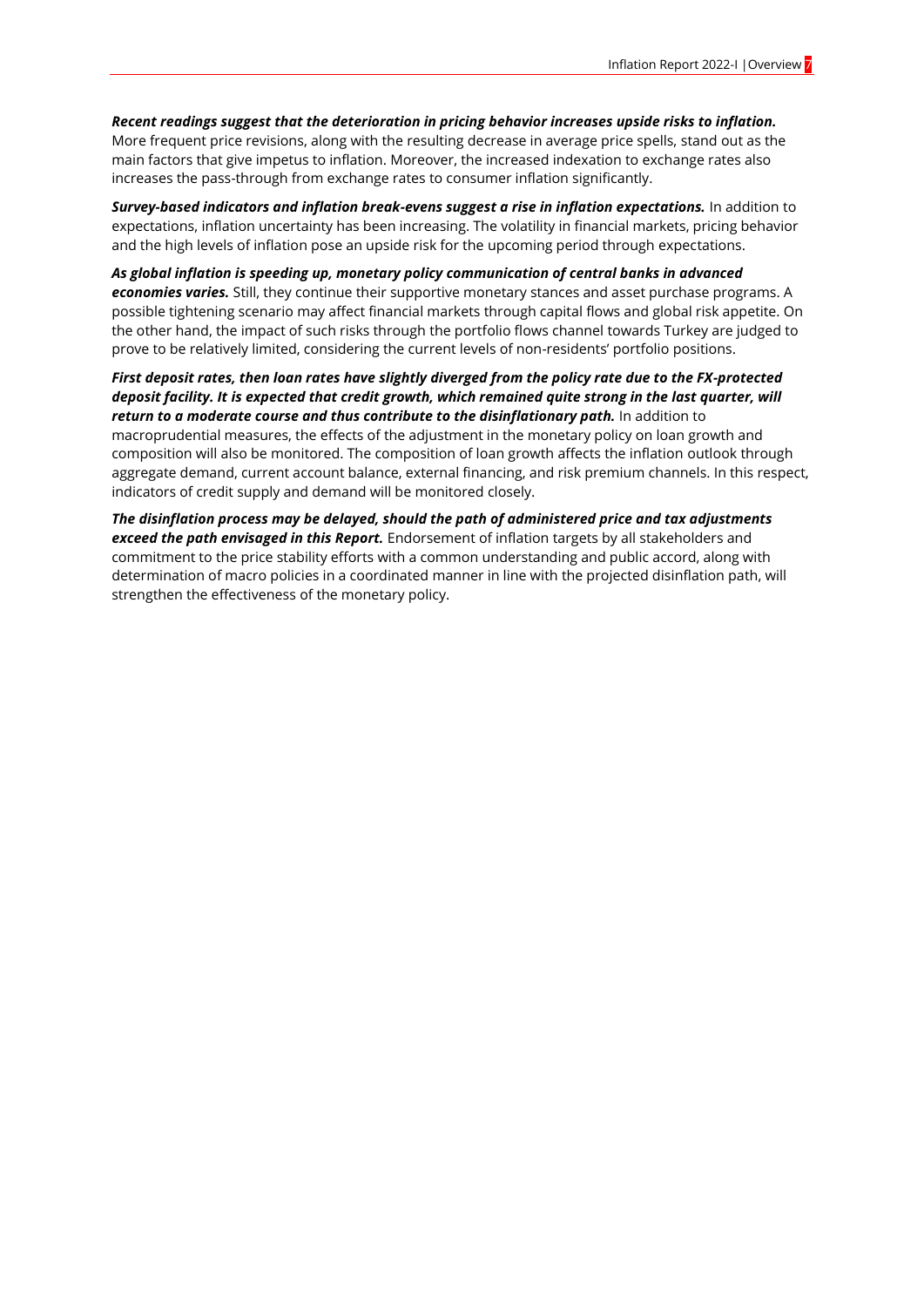# Box 1.1

## **Liraization Strategy in the Policy Review Process**

The primary objective of the CBRT is to achieve and maintain price stability. Structuring the financial system on Turkish lira instruments will enable a sustainable foundation for price stability. In order to achieve the ultimate goal, it is important that loans and monetary aggregates grow at a rate consistent with sustainable price stability and that the share of the Turkish lira in these aggregates is increased. In this context, the "Liraization Strategy" constitutes one of the essential elements of the CBRT's policy review process.

The liraization strategy is created with a holistic approach that focuses on the use of the Turkish lira in the system through new financial products, collateral diversification and regulations regarding liquidity management practices.

Within the scope of this strategy, the CBRT has recently implemented a set of practices. Encouraging the conversion of foreign currency and gold deposits into TL in December 2021 was an important step taken towards strengthening the preference for TL by depositors. In its first month, this facility enabled to increase the TL share in banks' balance sheets and extended the funding maturity of banks. This financial product helps support financial stability by strengthening bank balance sheets.

In line with the principle of holding only Turkish lira required reserves for Turkish lira liabilities, the facility for holding FX for TL required reserves was terminated in October 2021, and it is planned to terminate the facility for holding standard and scrap gold for Turkish lira liabilities in 2022. In accordance with the aforementioned principle, it is planned to encourage securing Turkish lira funding only with Turkish lira instruments.

The elements of liquidity management such as funding amount, instruments used, allocation in the banking system, maturity, and collateral structure are important for the efficiency of the monetary policy transmission mechanism. In this regard, the size of the OMO and swap transactions, which are the main components of Turkish lira liquidity management, their share in total CBRT funding and the collateral structure are under review within the scope of the liraization strategy.

As a first step, it was decided that banks should pledge at a higher rate of GDDS and/or lease certificates issued domestically by the Asset Leasing Company of the Turkish Treasury (ALCTT) as collateral for their transactions carried out in the CBRT Interbank Money Market. In the upcoming period, additional steps are planned to increase the use of TL-denominated assets as collateral in the funding structure. In addition, the reduction of the share of foreign currency denominated collateral pledged against the CBRT TL funding operations is on the agenda.

In March 2020, the CBRT launched the Turkish lira rediscount credit program in order to facilitate export companies' access to Turkish lira financing, to reduce foreign currency liabilities in company balance sheets, and to support employment. In September 2021, the requirement that rediscount credits are extended to net exporter companies was introduced, which strengthens the supportive role of rediscount credits for balance of payments and financial stability. By allowing rediscount credits to be used only in specified Turkish lira-denominated expenditures, it has been ensured that there will be no foreign currency demand originating from the funding by the Central Bank and that the rediscount credits are used in line with their purpose.

Within the scope of the pandemic measures, the Advance Loans against Investment Commitment was announced in June 2020, to support investments in sectors with high productivity, thereby reducing imports and boosting exports with long-term Turkish lira loans. Practices that support the potential production growth and finance this in Turkish lira constitute the essential element of the liraization strategy. Within the scope of the vision announced in the 2022-2024 Medium-Term Program, efforts are continuing to increase the effectiveness of the use of long-term Turkish Lira Advance Loans in domestic production and green investments.